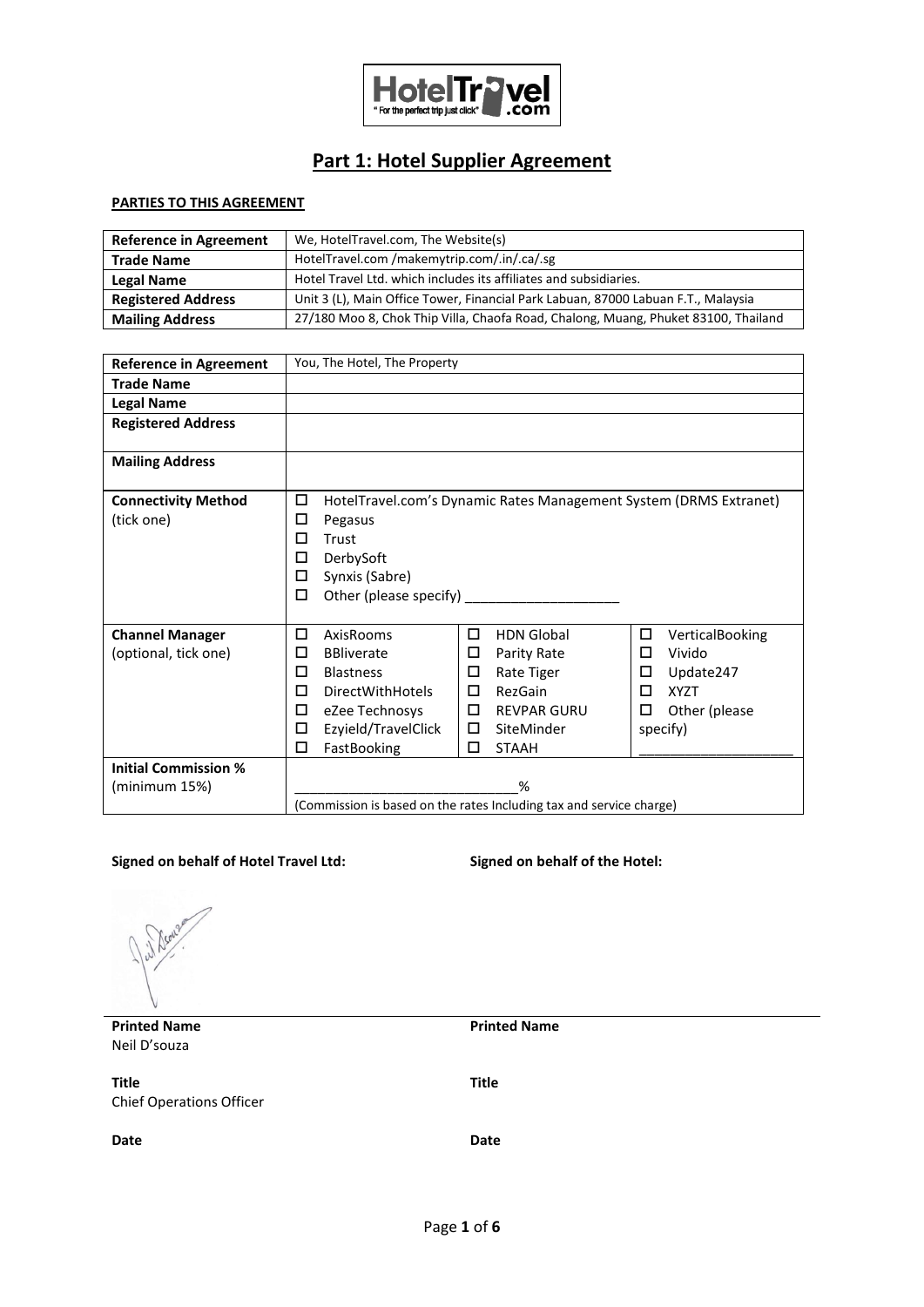

## **Part 2: General Distribution Agreement: Net Internet Rates**

#### **PARTIES TO THIS AGREEMENT**

| <b>Reference in Agreement</b> | We, HotelTravel.com, The Website(s)                                                |
|-------------------------------|------------------------------------------------------------------------------------|
| <b>Trade Name</b>             | HotelTravel.com/makemytrip.com/.in/.ca/.sg                                         |
| <b>Legal Name</b>             | Hotel Travel Ltd. which includes its affiliates and subsidiaries.                  |
| <b>Registered Address</b>     | Unit 3 (L), Main Office Tower, Financial Park Labuan, 87000 Labuan F.T., Malaysia  |
| <b>Mailing Address</b>        | 27/180 Moo 8, Chok Thip Villa, Chaofa Road, Chalong, Muang, Phuket 83100, Thailand |

| <b>Reference in Agreement</b> | You, The Hotel, The Property |
|-------------------------------|------------------------------|
| <b>Trade Name</b>             |                              |
| <b>Legal Name</b>             |                              |
| <b>Registered Address</b>     |                              |
| <b>Mailing Address</b>        |                              |

#### **HOTELTRAVEL.COM SERVICES**

**1. WORLDWIDE DISTRIBUTION:** HotelTravel.com will distribute your hotel rates, availability, and other information as supplied by you in the appropriate format (and subject to approval) via HotelTravel.com and its direct partner websites for the purpose of driving reservations to your property.

**2. DYNAMIC RATES MANAGEMENT SYSTEM (DRMS Extranet):** HotelTravel.com will provide you with access to our extranet system, the DRMS, for maintaining your rates, inventory, promotions, etc., conveniently online. The Hotel shall ensure that their log-in details for the DRMS are kept strictly confidential at all times and shall not be provided to any other party.

**3. TRANSLATIONS:** HotelTravel.com may edit and translate your information into other languages. Information provided by you shall remain the exclusive property of the Hotel. Any editing and subsequent translation(s) of this information is the exclusive property of HotelTravel.com. This edited and translated content is for the exclusive use of HotelTravel.com and shall not be used in any manner by the Hotel via any other means of distribution or any sales/marketing channel.

#### **OPERATIONAL DETAILS**

#### **1). UPDATING RATES AND INVENTORY**

- **1A. Dynamic Rates Management System (DRMS):** The Hotel is responsible for maintaining the Dynamic Rates Management System on a daily basis and for ensuring all rate and inventory information is correct, up-to-date and offers the minimum agreed-upon availability for all room types and rate plans as stipulated in the "Hotel Agreement" section of this document. HotelTravel.com cannot accept responsibility to the guest for any overbookings or other incorrect bookings which result from the DRMS not being updated properly.
- **1B. Other Delivery Systems:** If the Hotel is connected to HotelTravel.com via any other delivery system including, but not limited to Pegasus, EZYield, etc. – it is also responsible for ensuring that all rate and inventory information is correct and updated. HotelTravel.com cannot accept responsibility for any overbookings or other incorrect bookings which result from information that has not been updated properly. If the information provided via any delivery system is incorrect or misleading, the hotel agrees to indemnify HotelTravel.com against all loss, liability or costs incurred by us as a result.
- **1C. Guaranteed Room:** In the event than an overbooking or incorrect booking arises by your failure to comply with the above, you shall find the guest alternative accommodation of equal or better standard than, and a reasonable distance from your property, provide complimentary transport to and from the alternative accommodation, and provide full Commission on that booking.

**Hotel's Signature: \_\_\_\_\_\_\_\_\_\_\_\_\_\_\_\_\_\_**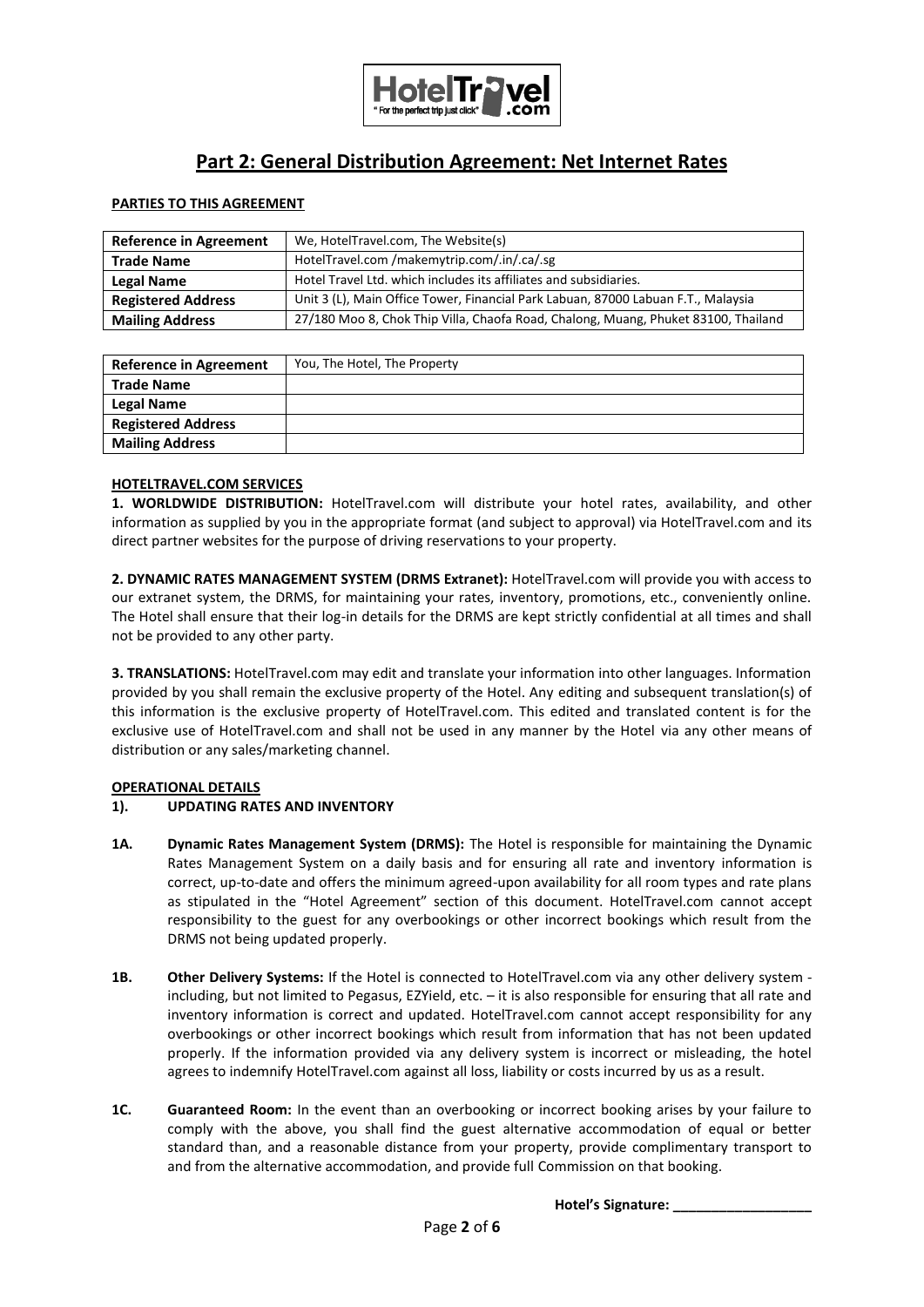

**1D. Rate Details / Cancellation and No-Show Policies:** Rate information that is to be provided by the Hotel to HotelTravel.com via the DRMS (or EZYield/Pegasus) shall include ALL applicable taxes and service charges. In the event that the Hotel is using another delivery system (e.g., Pegasus, etc.) the Hotel shall ensure that either all rates are inclusive of tax and service charge OR clearly state what the applicable taxes and service charges are for the booking. Also, the Hotel must clearly identify where this information resides in the electronic response. The information must be clear and unambiguous to the guest. This also applies to the Hotel's cancellation and no-show policies, which must be spelled out very clearly in unabbreviated English.

#### **2). MAINTAINING RATE, AVAILABILITY, AND SUPPLY PARITY**

- **2A. Rate Parity:** The Hotel will ensure that the selling rates as provided by you to HotelTravel.com through any manner represent the best available prices for the room such that a lesser price may not be obtained by booking directly with you or via another party or via another medium.
- **2B. Availability Parity:** The Hotel shall provide HotelTravel.com with such availability (i.e., rooms available for booking on our website) that is at least as favorable as those provided to any competitor of HotelTravel.com.
- **2C. Supply Parity:** The Hotel will ensure that the supply provided to HotelTravel.com represents all room types and rate plans as are available for sale on any other online or offline medium. This guarantee also applies to last minute bookings.
- **3). HOTEL INFORMATION:** The Hotel shall provide information to HotelTravel.com for inclusion on the website(s). This information may include unique hotel descriptions, images, videos, room details / facilities, etc. and must comply with formats established by HotelTravel.com. The information shall not include any telephone or fax numbers, or email, or Skype addresses, or any social media links with direct references to the Hotel or its website(s), or to the websites of third parties. The hotel further acknowledges that it is solely responsible for all information published on the HotelTravel.com website as being true and accurate. The hotel is also responsible for making sure information is current and must provide timely updates regarding any changes to the property (including renovations or upgrading of facilities). HotelTravel.com assumes no responsibility if inaccurate data is supplied by a hotel that results in customer complaints, cancellations or possible refunds as required. HotelsTravel.com reserves the right to edit or exclude any information that is in violation of the terms and conditions of this agreement.

#### **4). RESERVATIONS**

- **4A. Contractual Obligation:** Upon making a reservation through HotelTravel.com, a direct contract (and therefore a legal obligation) is created solely between the Hotel and the guest. The Hotel is bound to accept a guest as a contractual party and to handle the online reservation in compliance with the Hotel information contained on the website(s) at the time the reservation was made. Complaints or claims in respect of the products or services offered by the Hotel are to be dealt with by the Hotel, without mediation or interference from HotelTravel.com. HotelTravel.com is not responsible for and disclaims any liability in respect to such claims from the guests. HotelTravel.com may choose at its discretion to offer customer support services to a guest in its communication with the Hotel.
- **4B. Guest-supplied Information/Credit Card Details:** When a booking is made by a guest on the website(s), the Hotel shall receive all relevant information as supplied by the guest. HotelTravel.com is not responsible for the correctness and completeness of the information or the dates supplied by the guest.

**Hotel's Signature: \_\_\_\_\_\_\_\_\_\_\_\_\_\_\_\_\_\_\_**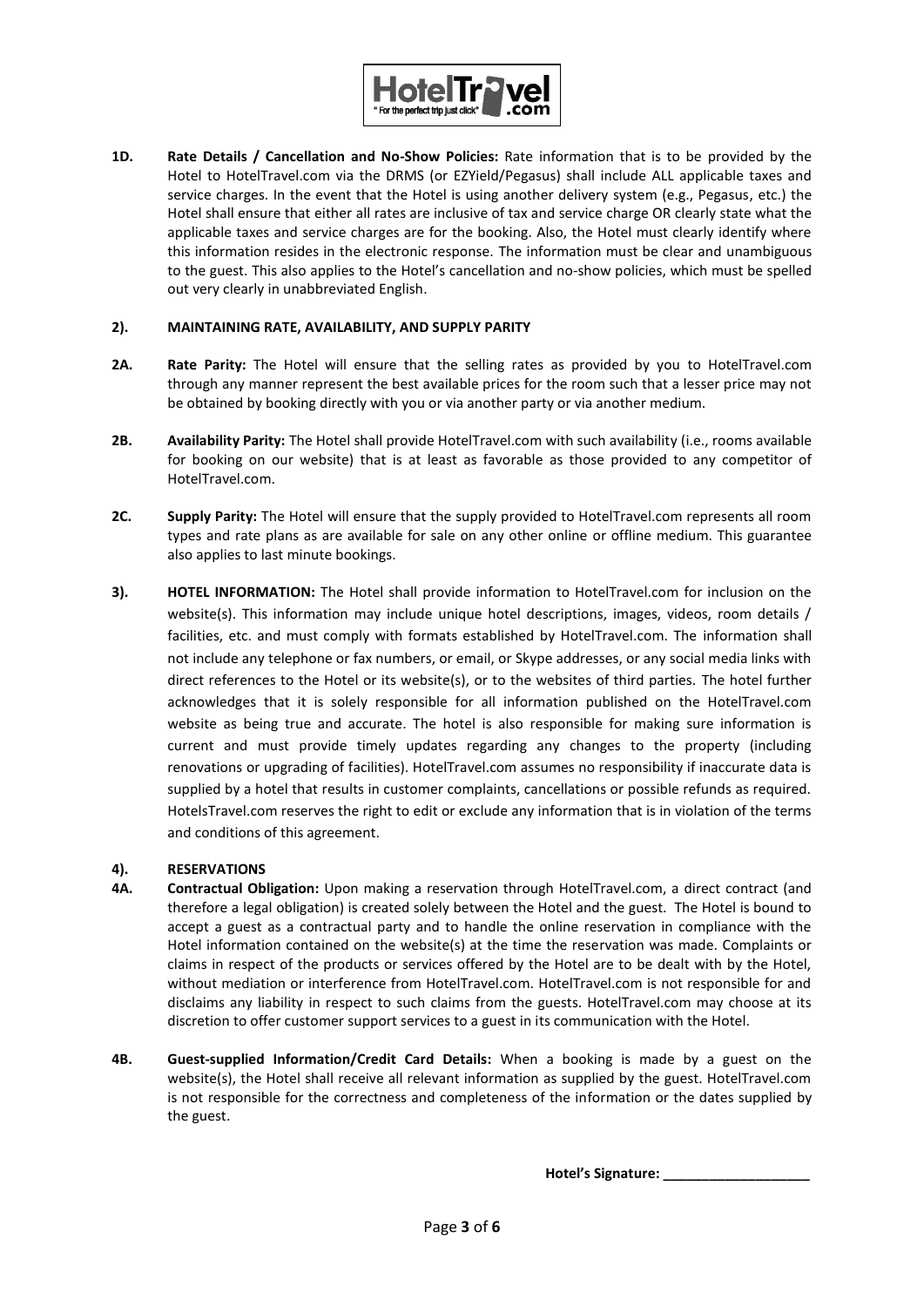

- **4C. Guaranteed Lowest Rates Policy:** In the event of a valid claim by a guest under HotelTravel.com' s Guaranteed Lowest Rates policy, the hotel will be promptly notified of such claim and provided with all relevant details. The Hotel shall immediately adjust the rate(s) made available at the HotelTravel.com website(s) so that the lower rate is available for further bookings. Also, the Hotel shall immediately adjust the rate in the reservation made by the guest. Upon check-out of the guest, the Hotel shall offer the room for the lower rate and shall either settle the difference between the booked rate and the lower rate by charging the guest the lower rate or refund in cash to the guest the difference between the two rates.
- **4D. Direct Marketing to Guests:** The Hotel may not under any circumstances specifically target guests that have been obtained by HotelTravel.com in either online or offline marketing promotions or solicited or unsolicited mail, for the purpose of encouraging bookings directly with the Hotel.

#### **5). BUSINESS MODEL FOR NET RATE MODEL**

**Payment Method/Terms:** The Hotel shall provide a Commission based on a percentage of the stayed room sales and 'other components' as mentioned by the Hotel on the websites. The 'other components' may comprise sales tax, service charge, breakfast, meals (half-board or full-board), extra beds, bicycle rental, theater tickets, etc. The payment due will be calculated on the rates advertised on the website, i.e. including other components less the agreed Commission percentage. HotelTravel.com will collect the payment from customers and pay the given net rates to the hotel on the departure date.

HotelTravel.com requires invoice to process the payment by bank transfer and PayPal. The Hotel shall send the invoice by email or by post at the address below: Email address: [accounting@hoteltravel.com](mailto:accounting@hoteltravel.com) Postal address: 27/180 Chok Thip Villa, Moo 8, ChaoFa Rd, Chalong, Muang, Phuket 83100, Thailand

The Hotel accepts the selected payment method below from HotelTravel.com.

 **Credit Card Payment:** HotelTravel.com would provide the credit card with each reservation and the hotel could charge the payment from HotelsTravel's credit card on the departure date. If the payment is charged before the booking departure date or without providing charge details, HotelTravel.com reserves the right to dispute the charge from the credit card. The Hotel shall bear all costs as charged by the credit card company.

 **Bank Transfer Payment:** The hotel will send the Invoice to HotelTravel.com on monthly basis and HotelTravel.com will make the payment by bank transfer to the bank account below within 14 business days after received the invoices from the Hotel. The Hotel shall bear all costs as charged by bank.

| <b>Bank Account Name:</b>   |  |
|-----------------------------|--|
| Address:                    |  |
| <b>Bank Account number:</b> |  |
| <b>Bank Name:</b>           |  |
| Branch:                     |  |
| Address:                    |  |
| Bank swift code:            |  |

 **PayPal:** The hotel will send the invoice to HotelTravel.com on monthly basis and HotelTravel.com will make the payment to PayPal Email Address below within 7 days after received the invoices from the Hotel. The Hotel shall bear all costs as charged by PayPal.

PayPal E-mail Address:

 **Hotel's Signature: \_\_\_\_\_\_\_\_\_\_\_\_\_\_\_\_\_\_\_**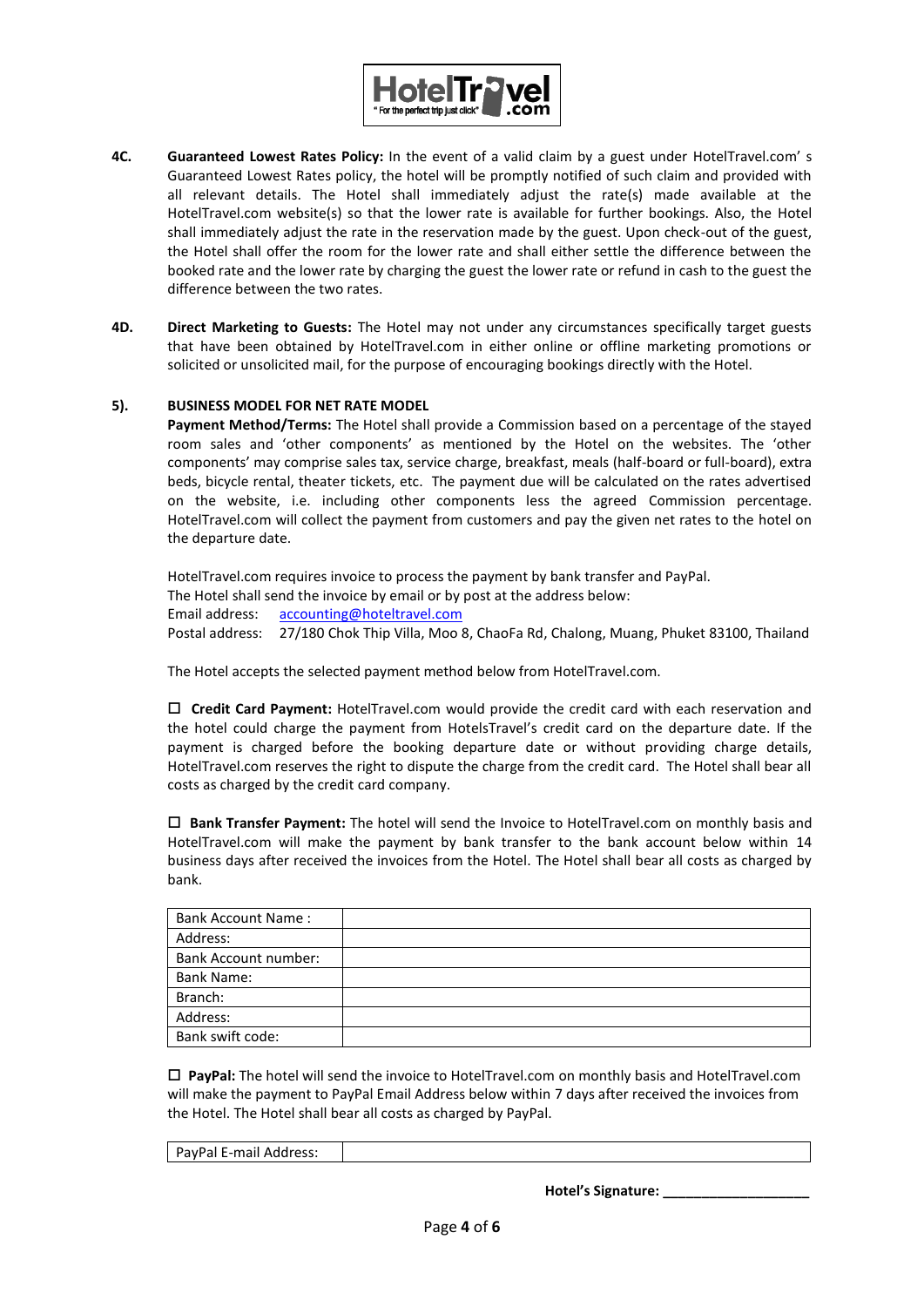

**6). RANKING FACTOR:** HotelTravel.com lists properties in preferential order on its website according to an automated algorithm factoring in the following criteria: total bookings, conversions (ratio of visitors to your page to reservations made), Commission percentage, cancellation ratio, payment history, and guest reviews. Commission percentage is heavily weighted in this algorithm.

#### **7). OPERATION**

- **7A. Overbooking, Cancellations & No-Shows:** In the event that the Hotel is not able to meet its obligations to provide a room to a guest holding a confirmed booking due to overbooking, etc., the Hotel shall promptly inform HotelTravel.com. The Hotel will make its very best efforts to find the guest accommodation of equal or superior quality at the expense of the Hotel and to provide free transportation for the guest to that hotel. Commission shall be paid to HotelTravel.com on such bookings, as with any other bookings.
- **7B. Disputes:** In the event of a dispute between HotelTravel.com and the Hotel (e.g., on the amount of the booking cost), any *undisputed* amount of the booking cost shall be paid in accordance with the terms of this agreement, regardless of the status or nature of the dispute.
- **8). EMAIL AND ONLINE MARKETING:** The Hotel authorizes HotelTravel.com to promote your property using your name with respect to email or online marketing, including pay-per-click advertising. We may run these campaigns at our discretion and HotelTravel.com is responsible for all advertising costs of these campaigns.
- **9). GUEST REVIEWS:** HotelTravel.com will solicit reviews of the Hotel from guests that have completed a stay at your property confirmed through HotelTravel.com and may publish these comments and scores on our website. We use our best efforts to monitor guest reviews with respect to certain criteria (ex., specific use of an employee's name) and we reserve the right to remove these reviews. HotelTravel.com will not enter into any discussion, negotiation or correspondence with the Hotel with respect to the content or consequences of the publication or distribution of the guest reviews. However, we will use all reasonable methods to procure the removal from the site(s) of any comments about your Hotel which have been posted that you can show by reasonable evidence that such comments are false and/or are not a genuine expression of that guest's opinion. The Hotel acknowledges that HotelTravel.com is the distributor and not the creators of such comments. All liability for the content of any such comments is excluded to the extent permitted by law.
- **10). LIMITATION OF LIABILITY:** In no event shall either party be liable to the other for loss of goodwill, loss of profits, loss of use of date, interruption of business, cost of removal and reinstallation of goods or for any indirect, special incidental or consequential damages or other economic loss whether such damages or losses are alleged to have been caused by tortuous conduct or breach of contract or otherwise even if the other party has been advised of the possibility of such damages. Such damages shall include but shall not be limited to the cost of removal and reinstallation of goods, loss of goodwill, loss of profits, loss of use of data, interruption of business or other economic loss. The maximum liability on one party or the other in aggregate for all claims made against such other party in contract tort or otherwise under or in connection with this agreement shall not exceed fifty (50) percent of the first night room rate (if any) under this agreement in the twelve (12) calendar month period preceding such claim.

**Hotel's Signature:**